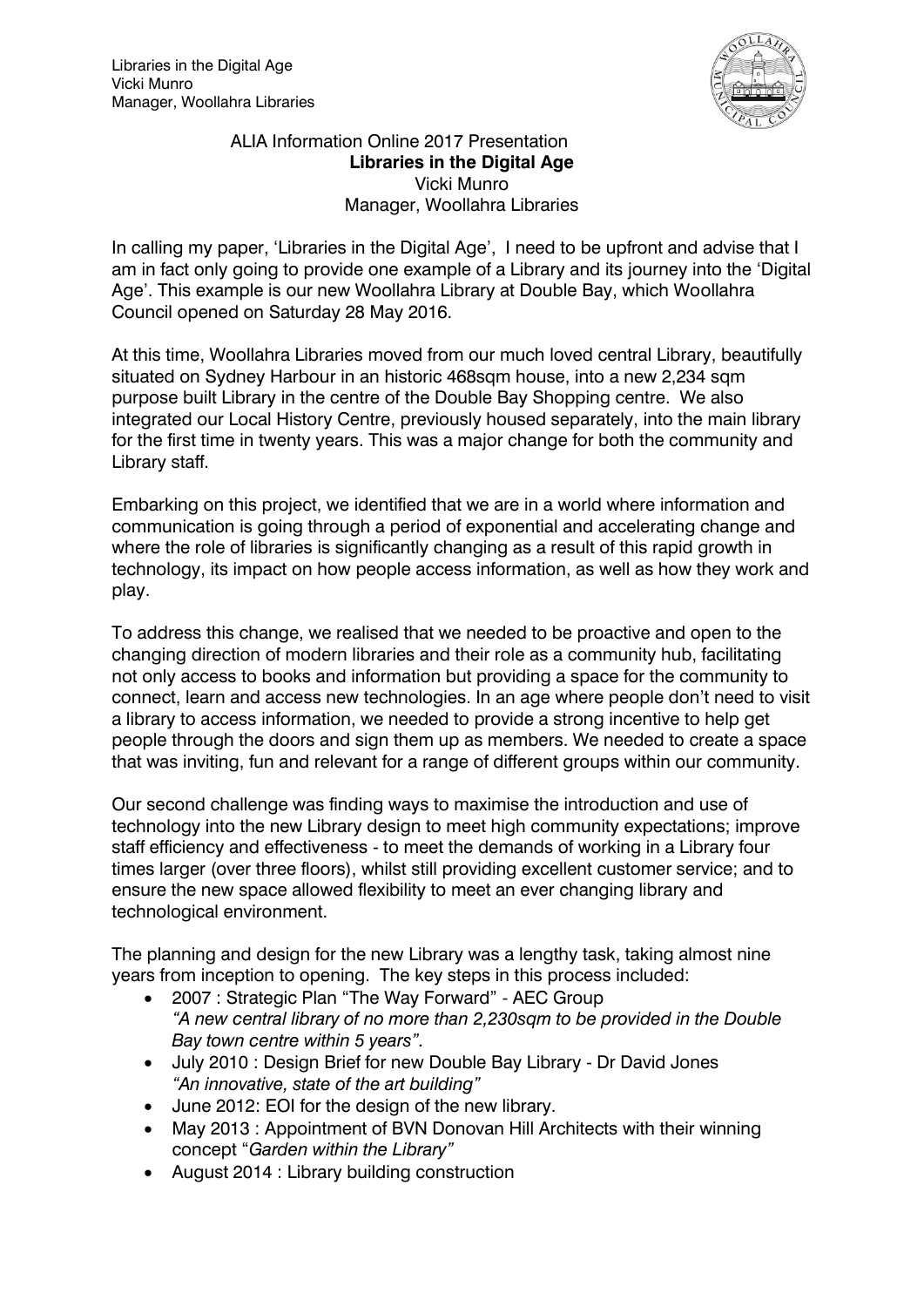Libraries in the Digital Age Vicki Munro Manager, Woollahra Libraries



- December 2015: Library fit out
- 28 May 2016 : Opening of the new Woollahra Library at Double Bay

The key assumptions applied to the design of the new Library included:

- Our new Library was to be a 'State of the Art' facility;
- We hoped that it would be the next step in Library design and demonstrate a new vision for Libraries in the 21<sup>st</sup> century;
- It would be an effective community hub;
- We wanted to create a 'WOW' factor;
- The Library was to be a place ' beyond books' and more of an 'experience'; and
- Without an increase in staff, we needed to ensure that our approach was to do things 'smarter, not harder'.

Delivering 'Libraries in the Digital Age' is not as simple as rolling out a series of different technologies. It needs a holistic approach. It requires the provision of 'enabling' IT infrastructure and a suite of technologies which can fully integrate with each other and work together to deliver a new library service model.

Our new philosophy for the Woollahra Library at Double Bay, which has also been implemented across the two other service points of Paddington and Watson Bay Libraries, has five main tenets, discussed below.

1. Exploit all possible library self service technologies.

We introduced RFID technology and the use of self-check out kiosks on each level of the Library as well as a new automated returns unit placed in a dedicated Returns Room on Level 1.

To accompany the RFID technology, the Library has introduced 'Tap and Go' library cards and self service payments (eftpos/online payments) with each of the self-check out kiosks.

In addition to the above technological improvements, the Library has introduced a 'One Stop Shop' approach on all Library OPAC's. They display web interface tiles to allow customers to join the Library using the online membership portal, book online for PCs, meeting rooms, events and one-on-one Local History sessions. They also provide access to the Library catalogue. This service is available in the Library, via the customer's portable devices and from home.

The introduction of self service technologies across the Libraries has resulted in staff efficiencies, allowing staff to spend more time on the floor with customers and allowing our customers to feel in control and with a greater feeling of ownership of their Library.

To provide some of these tools, the Library staff have worked closely with IT vendors to deliver quality software solutions and have continued to work with them to further develop the 'out of the box' solutions to meet our Library needs and that of the changing Library world. This is an ongoing project which requires persistence, good interpersonal / communication skills and some additional funding to provide product enhancements.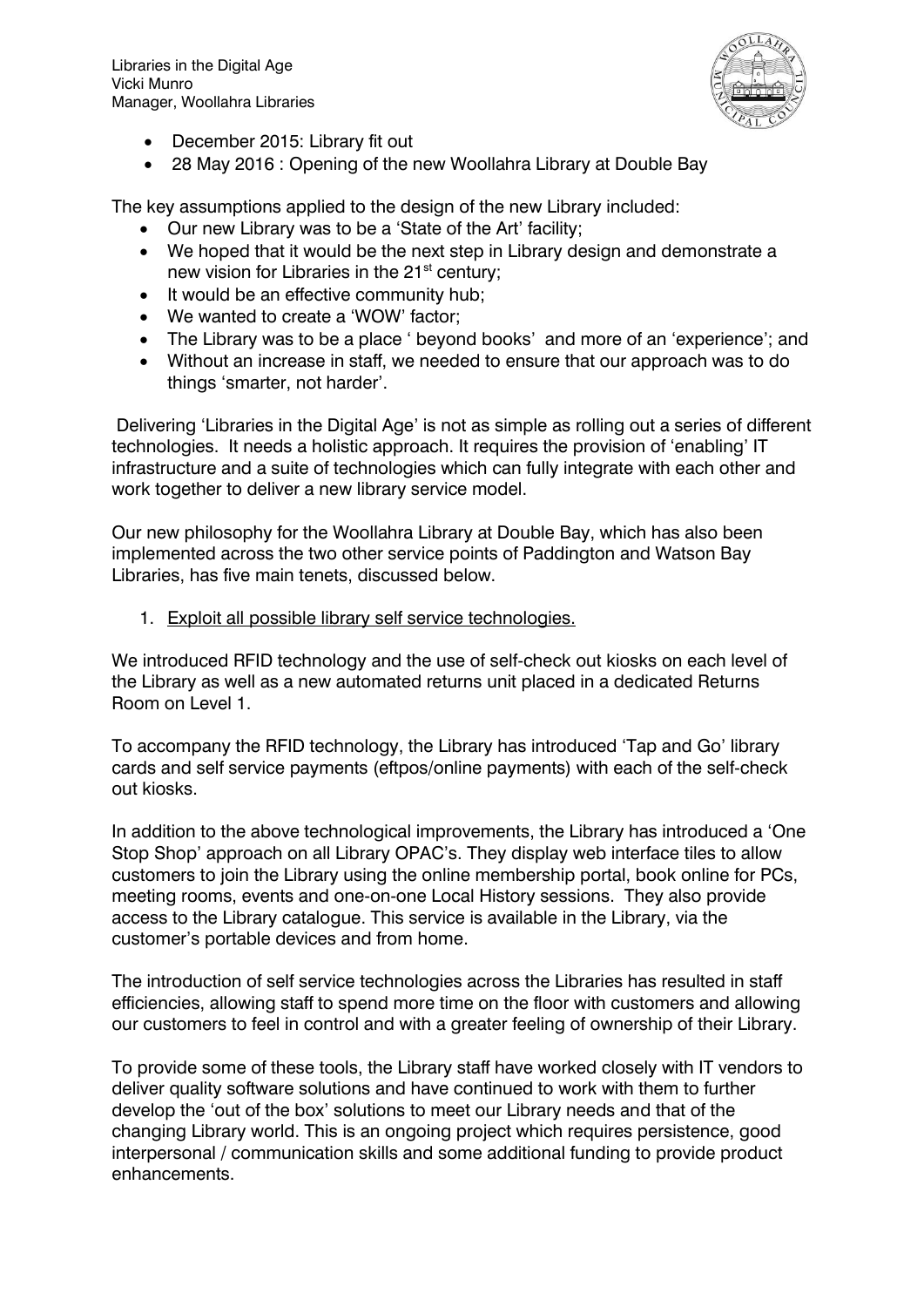Libraries in the Digital Age Vicki Munro Manager, Woollahra Libraries



2. Implementation of a concierge model

This new service model operates on each floor of the Library. Here staff are roaming on the floor and not behind large desks, but working side by side with our customers to highlight our Library collections, services and programs. The aim is for staff to approach and greet customers, rather than the other way around and provides enhanced, excellent customer service. This approach has also meant that prime Library real estate, dominated by the large information desk, is replaced with more flexible spaces.

To achieve this tenet, the Library staff carry an iPad whilst on the floor, equipped with a range of programs and apps including the Library Management System, Skype for Business and Prowl notification. The latter custom-designed app is placed on a small tablet on the Welcome desk and allows customers to 'press for assistance' if staff are not visible on the floor. Staff, who are clearly identifiable, dressed in the Library's brand colours (black, white and grey, with orange lanyard and name badge) are free to roam each Library level, shelve returned material, and answer public enquiries. The introduction of the concierge model has resulted in improvements in customer service and increased community engagement.

# 3. Demand driven collection

The Library has been working towards a demand driven collection across all Library service points for a number of years. We have aimed to create a 'just in time' rather than a 'just in case' collection. This has involved a number of strategies including:

- Outsourcing the selection, cataloguing and processing of new resources resulting in the prompt delivery of shelf ready resources;
- Advocating for smaller hard copy collection sizes (Woollahra Library's collection is 65,000);
- A significant increase in the range and size of digital content the collection includes eBooks, eAudiobooks, eMusic, eMagazines and a wide range of online databases; and lastly,
- Setting performance standards for each collection area. Each collection area within the three Woollahra Libraries has a set collection size and turnover target rates.

In addition to the above strategies, the new Woollahra Library at Double Bay has introduced a Quick Browse Fiction and Non Fiction collection, available on Level 1. This collection holds popular works, bestsellers, many in multiple copies to meet high customer demand. Similar to a bookstore, it has been curated with the best titles and is suitable for the time poor or for those who just want the latest and greatest. The rest of the Adult Fiction and Non Fiction collections are situated on Level 2 and 3.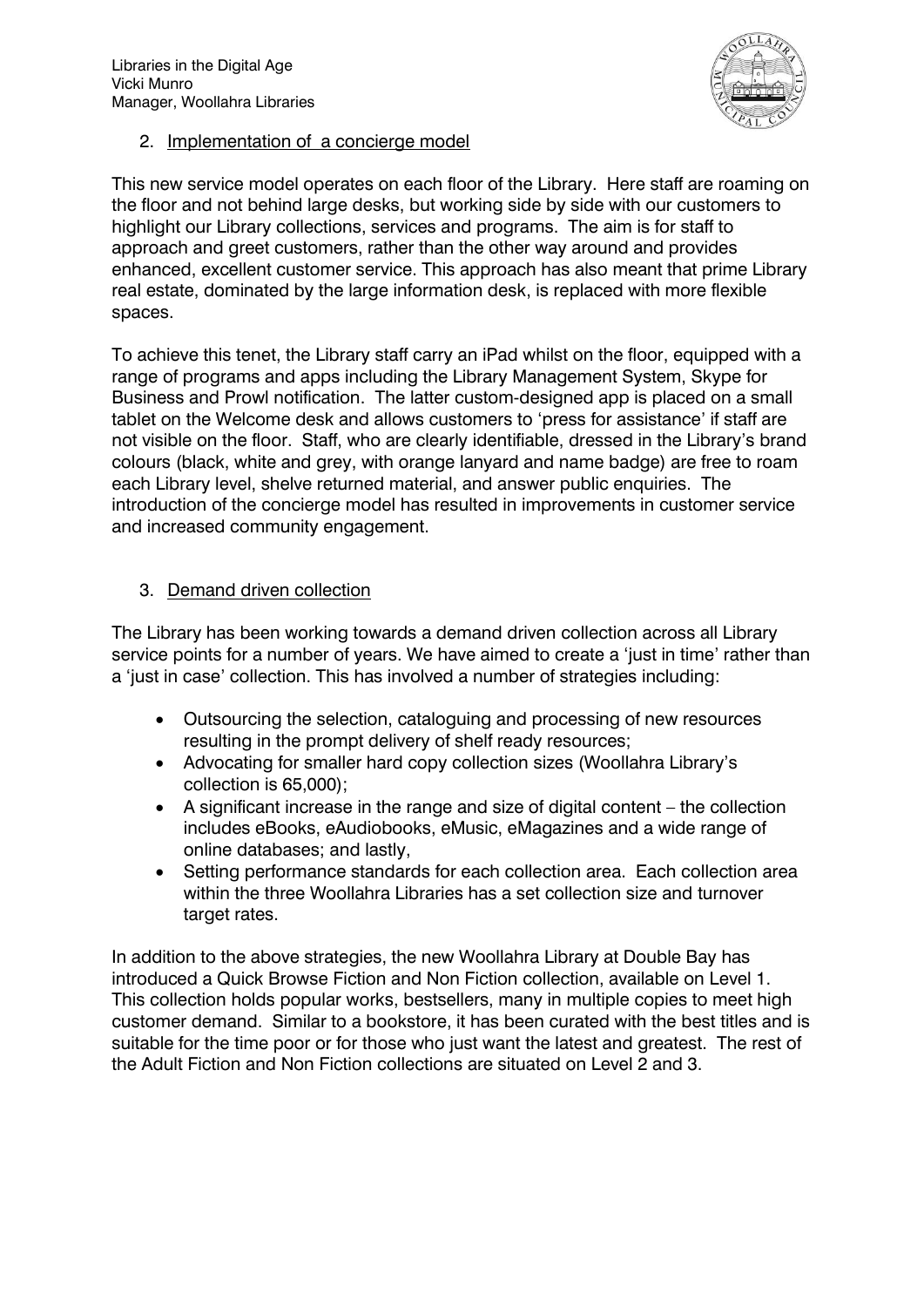

# 4. Digitisation of the Local History collection

One of the key actions for the move to the new Woollahra Library at Double Bay has been the re-inclusion of the Local History collection into the Library, providing a 7 day a week service. For the past 20 years, the Local History collection and staff have been housed in a separate building, away from the Library and with limited opening hours.

In returning the collection to within the Library, the Local History collection has been reviewed and in an effort to improve access to the collection, the Library has embarked on an ongoing digitisation project for the majority of the collection. Using EMu as the digital asset management system, the Library has been digitising all photographs, research files, Council minutes, maps etc. This will provide 24/7 online access. This is an ongoing project, dependent on funding.

Local History has been further promoted with a new service model and the introduction of monthly talks on historical topics of interest.

# 5. Provision of " Enabling" IT infrastructure

It was necessary to advocate for the Library to move from a 'Utility' provider to an 'Enabling' resource so that the Library could have flexibility and agility to respond to new requirements and updated technology platforms. This was supported by Council's management and IT Department. It has meant that the Library can future proof itself against further technological and Library focus changes.

The new Library now has a very fast Wi-Fi service, 24/7 access to many Library resources, including Local History and eResources, an interactive website and social media presence. It has meant that the Library will remain a relevant and desirable place to visit.

# Two other key technology applications

There are two other key areas which have impacted on Woollahra Library at Double Bay as a 'Library in the Digital Age'.

Firstly, apart from the necessary technology implemented in the new Woollahra Library from a functional and staff / customer efficiency perspective, there was also the need to introduce technology from a marketing aspect. This is where technology has played a significant role in attracting new and diverse customers into the Library. This technology was considered in the planning and design as follows:

**Level 1**: iPads and interactive floor projector in the Children's area and Projector and Foxtel in the Events Space and Theatre Stairs;

**Level 2**: WiiU and PS4 in the Games Space and the new Microsoft Hub in the Tech Room along with 13 laptops; and

**Level 3**: Three Group Study Rooms with smart projector and digital screens.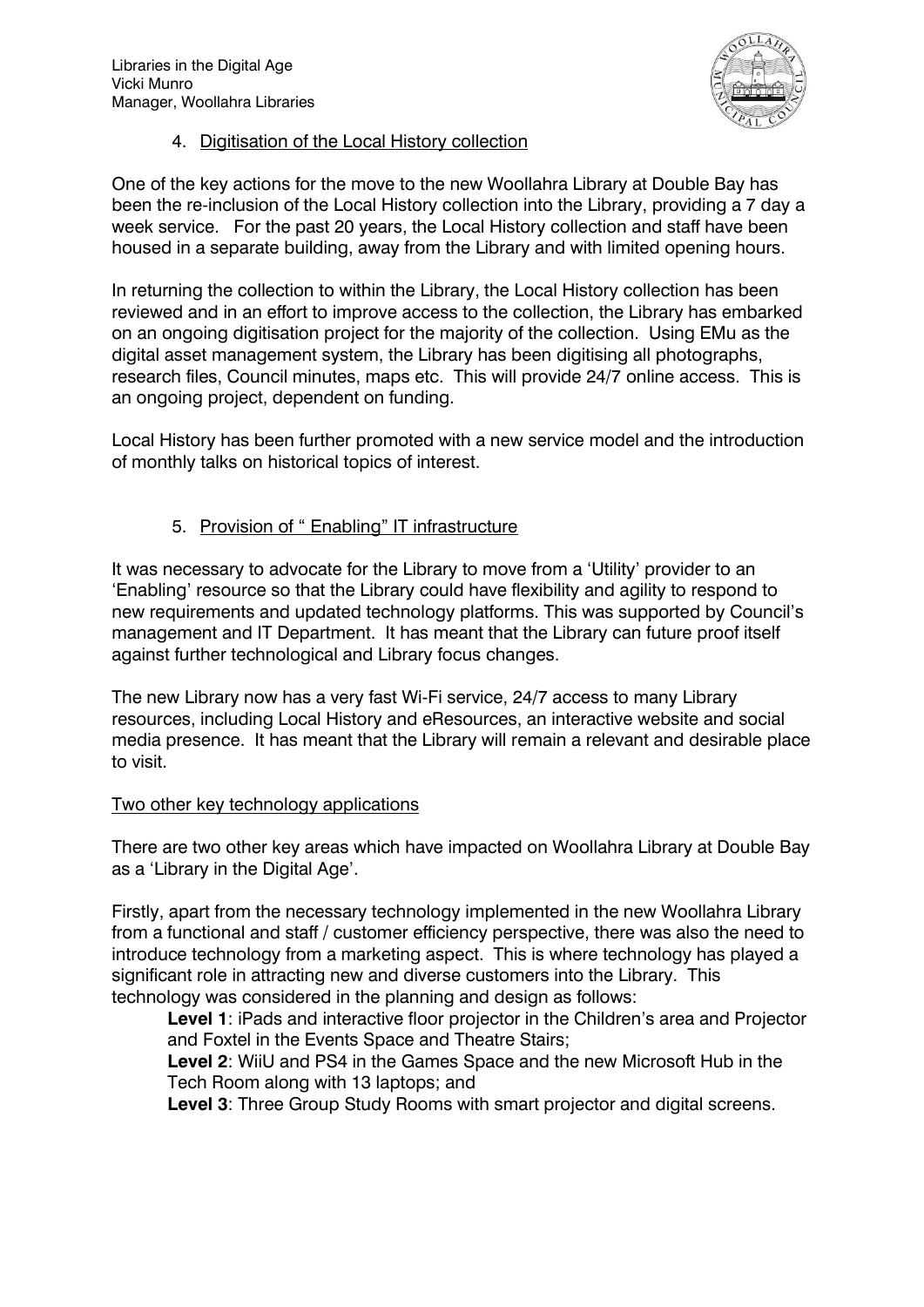

These technological features have been successful in attracting

businesses, both large and small, who are keen to hire the Events Space and Tech Room for meetings and functions, as well as students and young people who use the Group Study Rooms and Games Space and a wide range of new families to the new Library.

The other key use of technology has been in the promotion and marketing of the Library. In 2015 the Library, in conjunction with the Community Services Marketing team, introduced a Library Marketing Plan, which included a new brand, an annual customer satisfaction survey to advise on set benchmarks, and a range of promotional strategies including:

- Social Media new Facebook page and Twitter account;
- Library eNewsletter and Spotlight eNewsletter; and
- Digital signage.

This has significantly increased our online community engagement.

- The Woollahra Library Facebook Page likes has increased by 282% over the last 12 months from 222 page likes to 848 page likes; and
- The number of subscribers to our Library eNewsletter has increased from 4,684 in June 2016 to 7,369, by the end of December 2016, representing an increase of 57%.

# Challenges and how we responded

Designing our Library in the Digital Age has represented a major shift for Woollahra Libraries' staff and customers alike and required a significant change management process.

The following strategies were engaged to assist staff through the changes:

- Working with Council's HR department to create a staff transition plan. This involved staff identifying their concerns, training needs and opportunities in the new Library. One of the main issues was how to work in an open plan office and adopt a 'hot desking' approach. To resolve this issue, a staff team was elected to develop office rules for all staff.
- Weekly staff eNewsletter to address any staff concerns and keep communication open.
- Significant training for staff on each of the new technologies. The staff have risen far beyond any identified levels and have fully accepted, learnt and owned the new technology.

The other areas which needed to be addressed were:

- The long lead in time from library planning to completion of the project. This has meant that some of the new technology originally planned is now outdated. It has required Library staff to have flexible thinking in both design and from an operational perspective. It has also required additional budget and management support.
- Being the first to implement new technologies and technological enhancements. This positive approach to implementing new technology to improve customer experience and staff efficiencies has been time consuming and sometimes a difficult process with suppliers. It has required persistence and good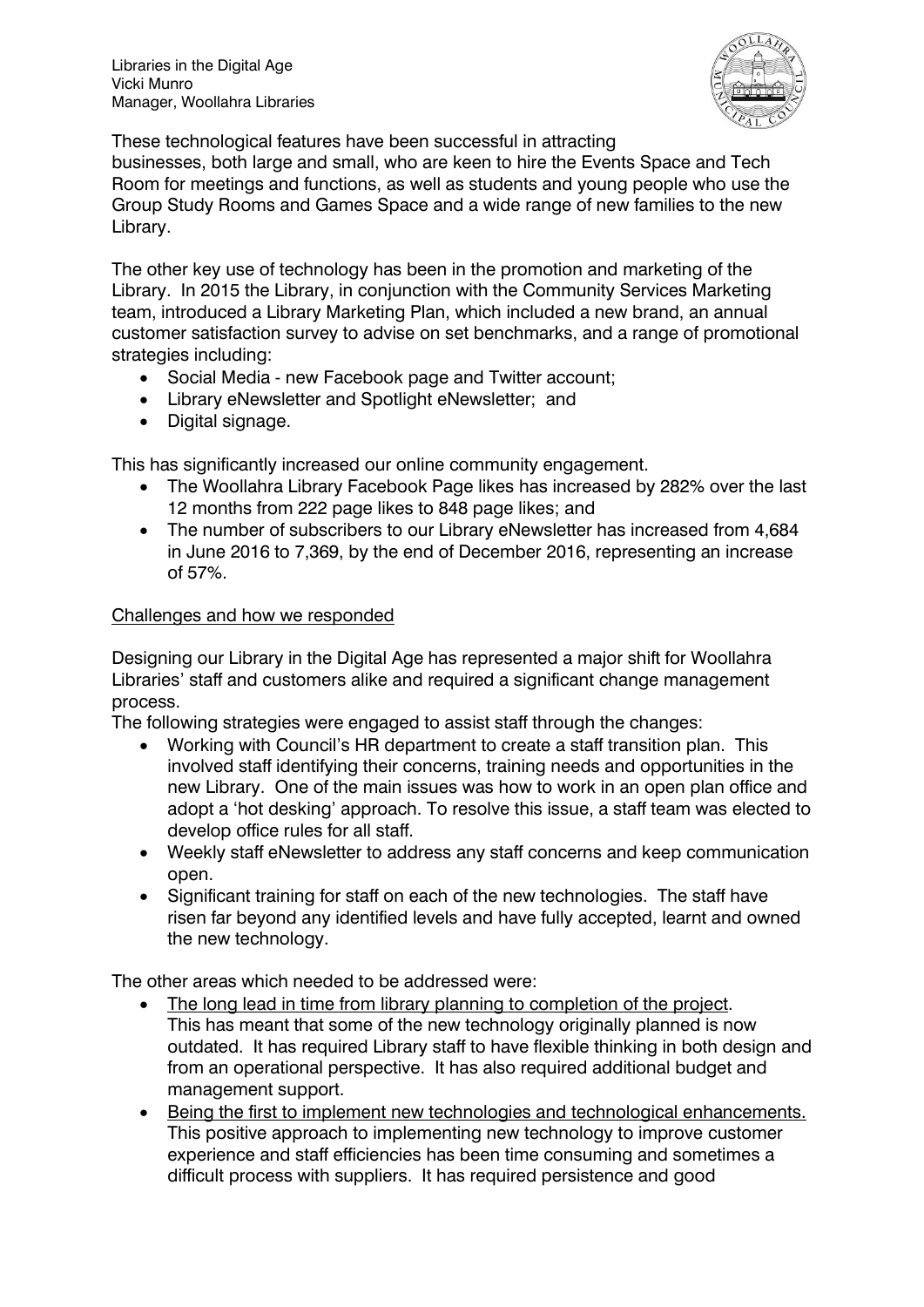

interpersonal skills. However, the outcomes will be of benefit to Woollahra Library , to the suppliers who can develop their technology to the next level and to other Libraries who will be able to implement the advanced solutions in the future.

Challenging public perception of Libraries

The new Library design and its features have challenged people's perception of what a library should be. It has challenged the traditional view of a Library as a quiet place with many hard copy titles versus our Library which has been designed as a community space, over three levels, each with a different ambiance and purpose, allowing for fun, dynamic interaction with technology as well as a quiet place with interesting spaces to sit and explore.

- Change management from a customer's perspective The implementation of self service technologies throughout the Library has meant that our customers needed to be trained in how to borrow, pay fines or other transactions, how to book PCs, rooms and events etc. We resolved to introduce as many new technologies as possible in the old Library, to assist the public's transition to both a new space and different ways of operating. As a result we rolled out RFID self service kiosks several years in advance at all three Library service points, introduced online membership and the new 'Tap and Go' Library cards in the six months prior to the move as well as testing roving reference with the use of iPads.
- The need to be responsive to the public's use of the new Library The Library design and its technological requirements were based on community consultation, best practice, a review of current trends and visits to other Libraries. It was, at the time, a best guess in how we believed our customers would use the space and the technologies. Since opening, several features have not been fully utilised as expected and Library staff are changing programming and workflows to accommodate these changes.

| The success of the Woollahra Library at Double Bay |  |  |  |
|----------------------------------------------------|--|--|--|
|                                                    |  |  |  |

Woollahra Libraries at Double Bay has been extremely successful in its first 6 months of operation as shown by the statistics below:

|                    | <b>Target within the</b><br>first 12 months | First 6 months of<br>operation                                        | <b>Compared to the</b><br>same period in the<br>previous year |
|--------------------|---------------------------------------------|-----------------------------------------------------------------------|---------------------------------------------------------------|
| <b>Circulation</b> | 143 loans per hour                          | Week days:<br>113 loans per hour<br>Weekends:<br>208 loans per hour   | 44% increase                                                  |
| <b>Membership</b>  | Increase to 21,000<br>members               | 19,798 members.<br>(increase of 7,134<br>new members)                 | 787% increase in<br>new membership                            |
| <b>Visitation</b>  | 99 visits per hour                          | Week days:<br>185 visits per hour<br>Weekends:<br>340 visits per hour | 414% increase                                                 |